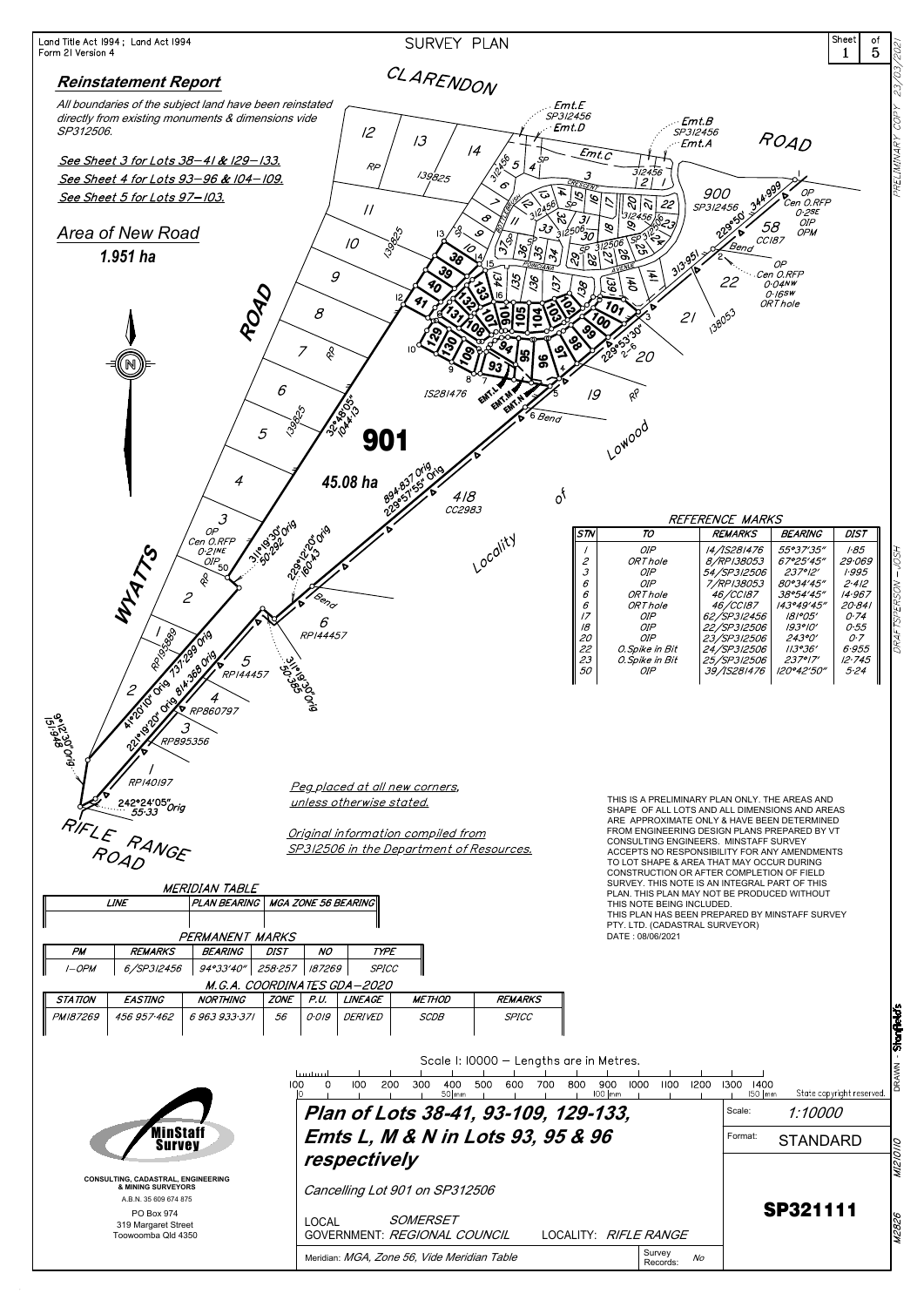\* As far as it is practical to determine, no part of the building shown on this plan encroaches

|                                   |          |                          |                           | onto adjoining lots or road;<br>* Part of the building shown on this plan<br>encroaches onto djoining * lots and road<br>Cadastral Surveyor/Director<br><del>X</del> delete words not required | .  .<br>Date                             | Stanfield's |
|-----------------------------------|----------|--------------------------|---------------------------|------------------------------------------------------------------------------------------------------------------------------------------------------------------------------------------------|------------------------------------------|-------------|
|                                   |          |                          |                           | 7. Lodgement Fees:<br><b>Survey Deposit</b>                                                                                                                                                    | $\$\ldots\ldots\ldots\ldots\ldots\ldots$ |             |
| 38-41, 93-109 & 129-133 & 901     | Por. 461 |                          |                           | Lodgement                                                                                                                                                                                      | $\mathbb$                                |             |
| Lots                              | Orig     |                          |                           | New Titles                                                                                                                                                                                     |                                          |             |
| 2. Orig Grant Allocation :        |          | 5. Passed & Endorsed :   | MINSTAFF SURVEY PTY. LTD. | Photocopy<br>Postage                                                                                                                                                                           |                                          |             |
| 3. References :<br>Dept File:     |          | By:<br>Date:             | A.C.N. 609 674 875        | <b>TOTAL</b>                                                                                                                                                                                   | <br>                                     |             |
| Local Govt:<br>Surveyor:<br>M2826 |          | Signed:<br>Designation : | Liaison Officer           | 8. Insert<br>Plan<br>Number                                                                                                                                                                    | <b>SP321111</b>                          |             |

| Land Title Act 1994; Land Act 1994<br>Form 2IB Version 2 |                                                                                                                                                                          | WARNING : Folded or Mutilated Plans will not be accepted.<br>Plans may be rolled.<br>Information may not be placed in the outer margins.                                                                                                                                                                                                                                                                                                                                                                                                                                                                                |        | Sheet<br>оf<br>202<br>$\overline{5}$<br>$\mathbf{c}$<br>Q, |
|----------------------------------------------------------|--------------------------------------------------------------------------------------------------------------------------------------------------------------------------|-------------------------------------------------------------------------------------------------------------------------------------------------------------------------------------------------------------------------------------------------------------------------------------------------------------------------------------------------------------------------------------------------------------------------------------------------------------------------------------------------------------------------------------------------------------------------------------------------------------------------|--------|------------------------------------------------------------|
|                                                          | (Dealing No.)                                                                                                                                                            | 4. Lodged by                                                                                                                                                                                                                                                                                                                                                                                                                                                                                                                                                                                                            |        | V.<br>PRELIMINARY COPY                                     |
|                                                          |                                                                                                                                                                          | (Include address, phone number, email, reference, and Lodger Code)                                                                                                                                                                                                                                                                                                                                                                                                                                                                                                                                                      |        |                                                            |
| Ι.                                                       | Existing                                                                                                                                                                 | Created                                                                                                                                                                                                                                                                                                                                                                                                                                                                                                                                                                                                                 |        |                                                            |
| Title<br>Reference                                       | Description                                                                                                                                                              | New Lots                                                                                                                                                                                                                                                                                                                                                                                                                                                                                                                                                                                                                | Road   | Secondary Interests                                        |
|                                                          | Lot 901 on SP312506                                                                                                                                                      | 38-41, 93-109 & 129-133 & 901                                                                                                                                                                                                                                                                                                                                                                                                                                                                                                                                                                                           | New Rd | $Emts.L-N$                                                 |
| Mortgage<br>720097370                                    | MORTGAGE ALLOCATIONS<br>Lots Fully Encumbered<br>Lots Partially Encumbered<br>38-41, 93-109 & 129-133<br>Emt.L on SP312506 to be surrendered prior to lodgement of plan. | THIS IS A PRELIMINARY PLAN ONLY. THE AREAS AND<br>SHAPE OF ALL LOTS AND ALL DIMENSIONS AND AREAS<br>ARE APPROXIMATE ONLY & HAVE BEEN DETERMINED<br>FROM ENGINEERING DESIGN PLANS PREPARED BY VT<br>CONSULTING ENGINEERS. MINSTAFF SURVEY<br>ACCEPTS NO RESPONSIBILITY FOR ANY AMENDMENTS<br>TO LOT SHAPE & AREA THAT MAY OCCUR DURING<br>CONSTRUCTION OR AFTER COMPLETION OF FIELD<br>SURVEY. THIS NOTE IS AN INTEGRAL PART OF THIS<br>PLAN. THIS PLAN MAY NOT BE PRODUCED WITHOUT<br>THIS NOTE BEING INCLUDED.<br>THIS PLAN HAS BEEN PREPARED BY MINSTAFF SURVEY<br>PTY. LTD. (CADASTRAL SURVEYOR)<br>DATE: 08/06/2021 |        | DRAFTSPERSON – JOSH                                        |

|  | 6. Building Format Plans only. |  |  |  |
|--|--------------------------------|--|--|--|
|--|--------------------------------|--|--|--|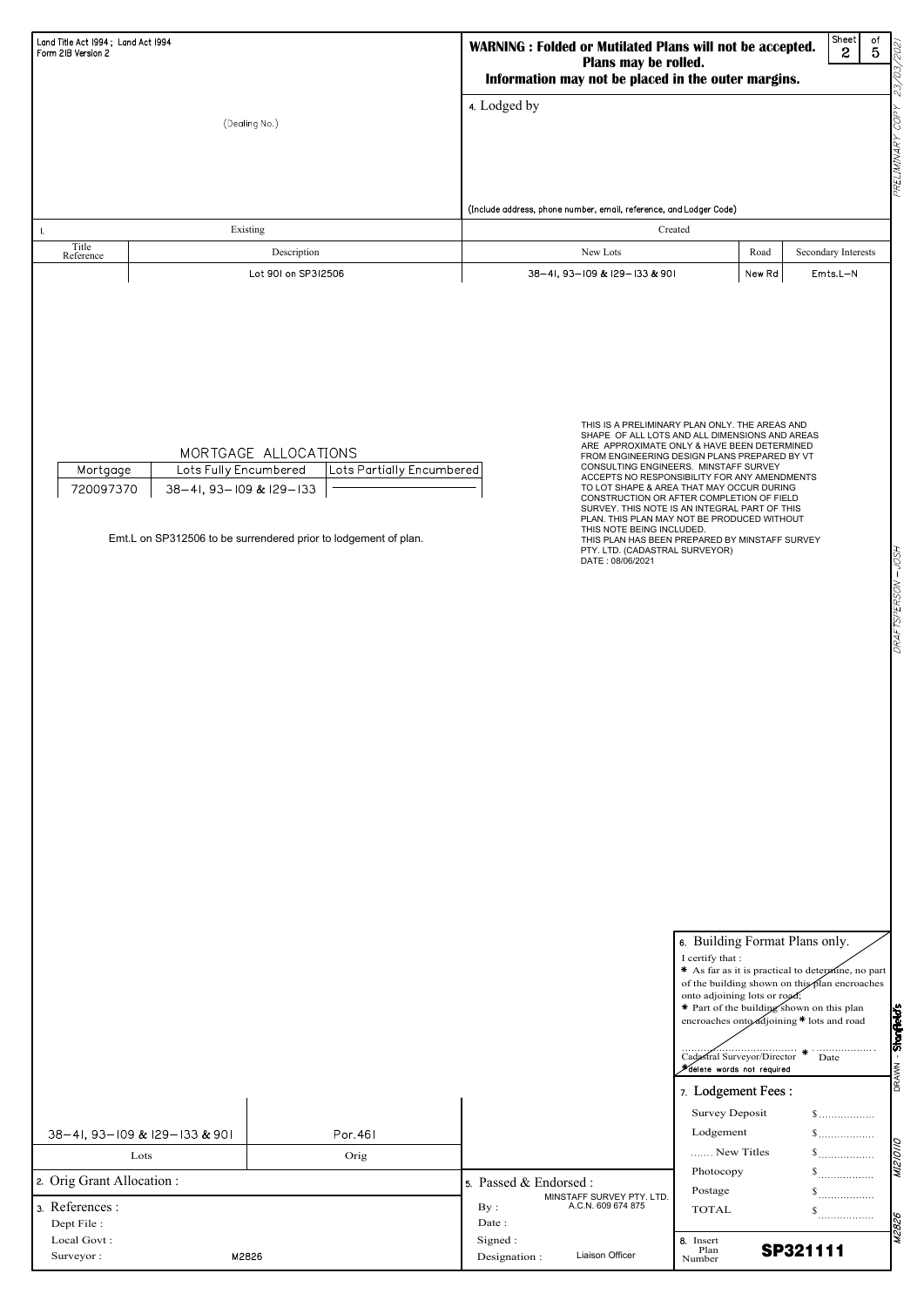

|    | Scale I: 1500 - Lengths are in Metres. |    |    |                  |    |     |     |                    |     | State copyright reserved. $\mathbb{Q}$ |          |     |                                     |
|----|----------------------------------------|----|----|------------------|----|-----|-----|--------------------|-----|----------------------------------------|----------|-----|-------------------------------------|
|    | <u>Litre Litreal</u>                   |    |    |                  |    |     |     |                    |     |                                        |          |     |                                     |
| 10 |                                        | 20 | 40 | 60               | 80 | 100 | 120 | 140                | 160 | 180                                    | 200      | 220 | Insert<br><b>SP321111</b><br>' Plan |
|    |                                        |    |    | $50$ $\text{mm}$ |    |     |     | $100$ $\text{lmm}$ |     |                                        | $150$ mm |     | Number                              |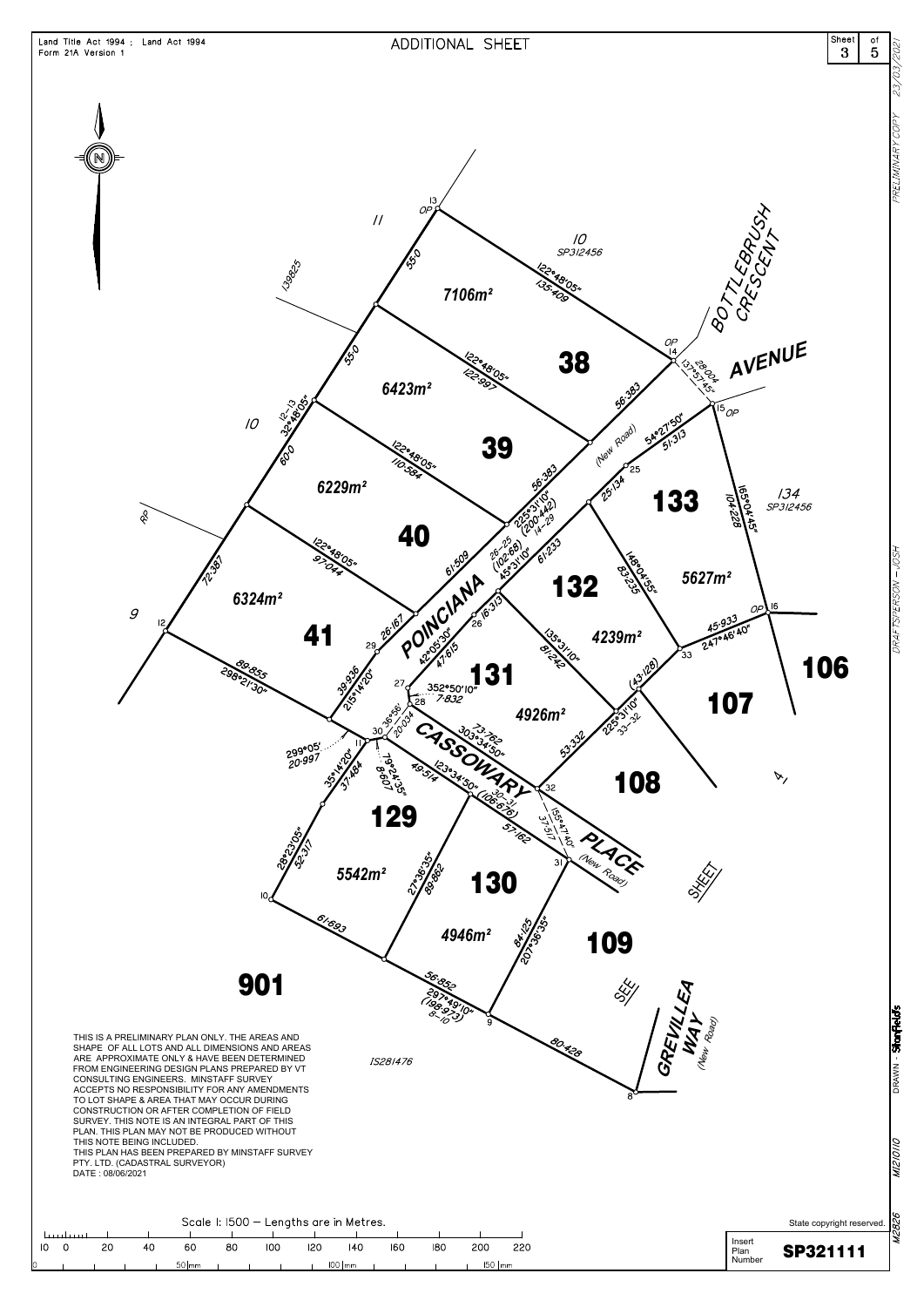